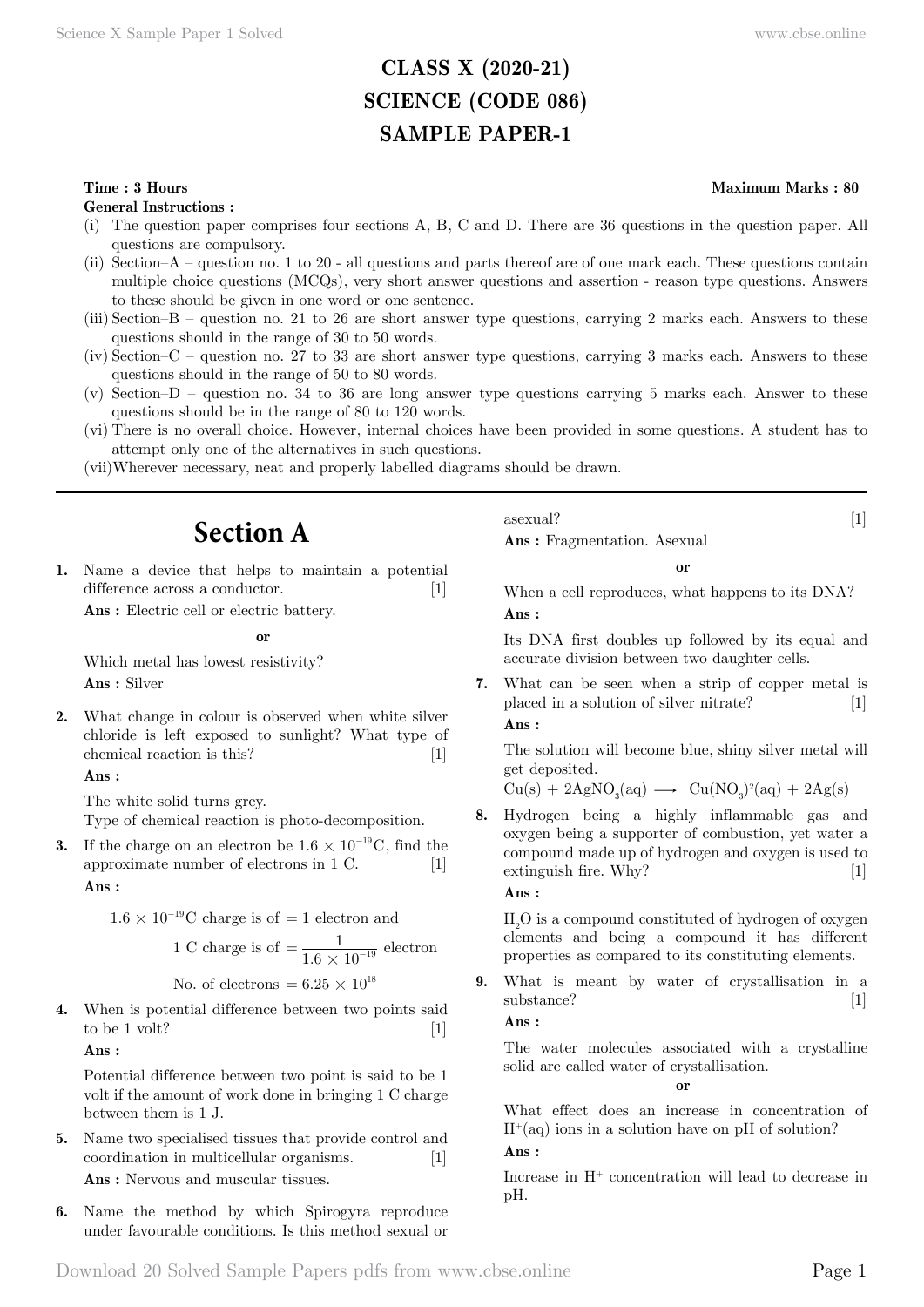**10.** At what pH in the mouth is tooth decay faster and why?  $[1]$ 

 **Ans :**

At pH lower than 5.5, tooth decay becomes faster because calcium phosphate (enamel) reacts with acid and gets corroded.

**11.** Name any one metal which reacts neither with cold water nor with hot water but reacts with heated steam to produce hydrogen gas. [1]

#### **Ans :**

Iron(Fe):  $3Fe(s) + 4H_2O(g) \xrightarrow{Heat} Fe_3O_4(s) + 4H_2(g)$ 

 **o**

Name one metal and one non-metal in liquid state at room temperature.

#### **Ans :**

Mercury is a metal and Bromine is a non-metal present as a liquid at room temperature.

**12.** Mendel observed a contrasting trait in relation to position of flowers. Mention the trait. [1]

 **Ans :**

Axial flower position (dominant), terminal flower position (recessive).

 **o**

What is heredity?

 **Ans :**

Transmission of characters and traits from one generation to the next.

**13.** Name the sensory receptors found in the nose and on the tongue.  $[1]$ 

 **Ans :**

Olfactory receptors, gustatory receptors.

**For question numbers 14, 15 and 16, two statements are given-one labelled Assertion (A) and the other labelled Reason (R). Select the correct answer to these questions from the codes (a), (b), (c) and (d) as given below :**

- (a) Both A and R are true and R is correct explanation of the assertion.
- (b) Both A and R are true but R is not the correct explanation of the assertion.
- (c) A is true but R is false.
- (d) A is false but R is true.
- **14. Assertion :** Respiration in living beings is called exothermic reaction. [1] **Reason :** Respiration in living beings involves with absorption of heat energy.

 **Ans :** (c) A is true but R is false.

- **15. Assertion :** Copper is used to make hot water tanks and not steel. [1] **Reason :** Copper is a better conductor of heat than steel and it is fairly resistant to corrosion than steel.
	- **Ans :** (a) Both A and R are true and R is correct explanation of the assertion.

**Assertion :** When zinc is added to a solution of iron (II) sulphate, no change is observed.

**Reason :** Zinc is less reactive than iron.

 **Ans :** (d) Assertion (A) is false but reason (R) is true.

Both Assertion and Reason are false. Zinc being more reactive than iron displaces iron from iron (II) sulphate solution.

Thus, the green colour of the solution fades and iron metal gets deposited.

 $Zn(s) + FeSO_4(aq) \longrightarrow ZnSO_4(aq) + Fe(s)$ <br>  $Zinc$  (Colourless) (Contensity (Iron deposity)  $($ Iron deposited $)$  $\rightarrow$  ZnSO<sub>4</sub>(aq) +

**16. Assertion :** During fertilization only head of spermatozoa enters egg. [1] **Reason :** If several spermatozoa hit the egg at same time, all can enter the egg.

 **Ans :** (c) A is true but R is false.

**17. Read the following and answer any four questions from 17.1 to 17.5. 1**  $\times$  **4** 

Energy is needed to maintain a state of order in our body. The source of energy and materials is the food we eat. Some organisms use simple food material obtained from inorganic sources and other organisms utilise complex substances. These complex substances have to be broken down into simpler ones before they can be used for the upkeep and growth of the body.

- **17.1**All non-green organisms fall under the category of
- (a) autotrophs
- (b) heterotrophs
- (c) saprobes
- (d) chemotrophs
- **Ans :** (b) heterotrophs

All non-green organisms fall under the category of heterotrophs as they depend on other organisms in order to obtain food.

**17.2**The diagram below is an experiment conducted to study a factor necessary for photosynthesis.



#### $(A)$  (B)

The test performed on the leaf and the solution used for the test are respectively

- (a) starch test and potassium iodide
- (b) chlorophyll test and ethyl alcohol
- (c) photosynthesis test and potassium iodide
- (d) starch test and ethyl alcohol

 **Ans :** (b) chlorophyll test and ethyl alcohol

The given diagram indicates that starch test is performed on the leaf and potassium iodide is used for the test.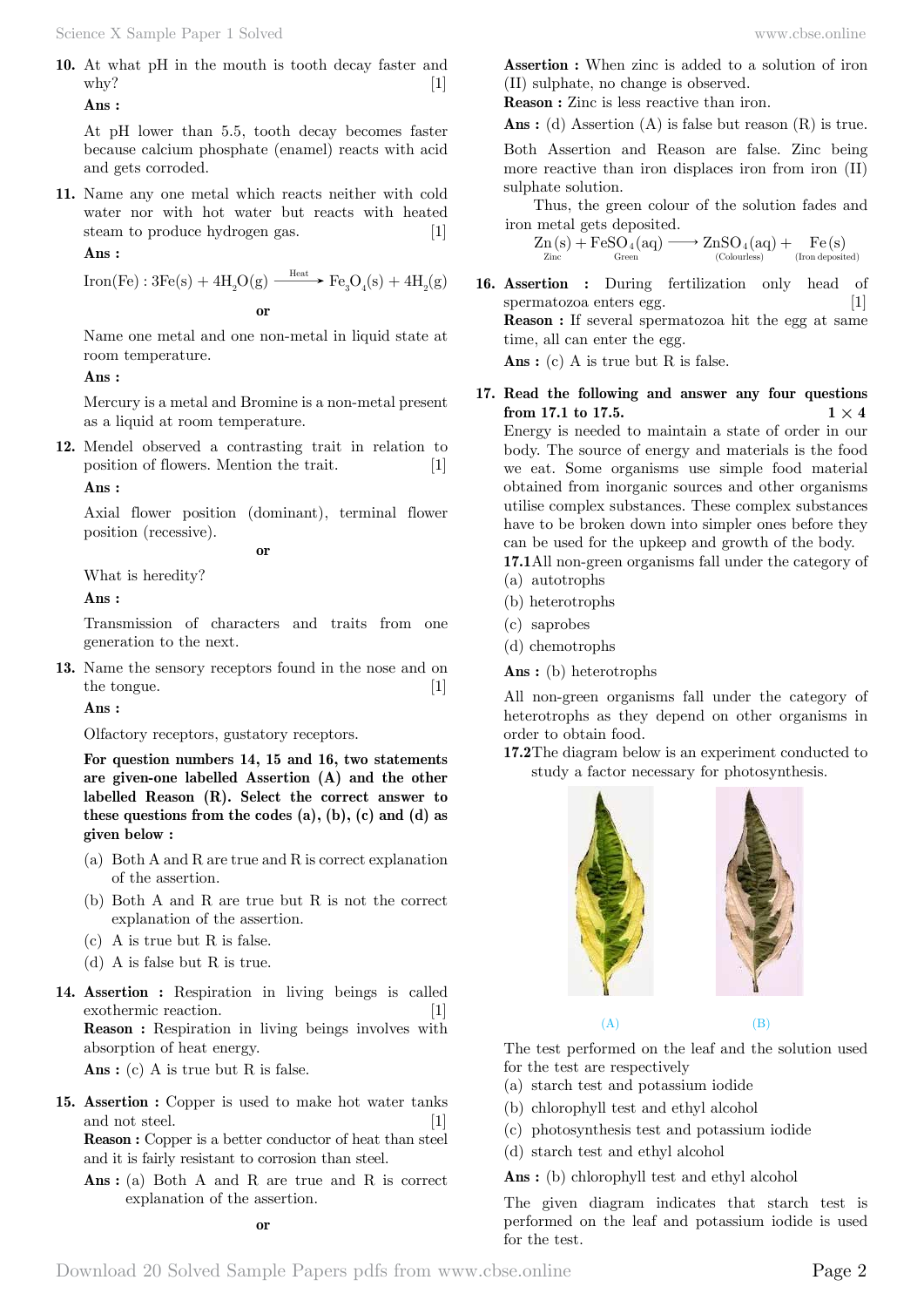**17.3**Below given diagram represents the cross section of a leaf.



Identify "X" and choose the correct combination of plots provided in the following table.

|     | $\mathbf x$ | Description                 | <b>Function</b>                             |
|-----|-------------|-----------------------------|---------------------------------------------|
| (a) | Chlorophyll | A green coloured<br>pigment | for<br>Essential<br>photosynthesis          |
| (b) | Chloroplast | A cell organelle            | $\mathrm C$ o n d u c t s<br>photosynthesis |
| (c) | bundle      | Vascular   Vascular tissue  | Transportation<br>in plants                 |
| (d) | Chloroplast | A green coloured<br>pigment | for<br>Essential<br>photosynthesis          |

#### **Ans :** (b)

In the given diagram "X" represents the chloroplast, i.e., the cell organelles that contain chlorophyll.

- **17.4**Which of the following statement(s) is (are) true about stomata?
- I. These are the tiny pores present on the surface of the leaves.
- II. Through these, massive amounts of gaseous exchange take place.
- III. Plants open these pores when carbon dioxide is not required for photosynthesis.
- IV. Guard cells operate the opening and closing of these pores.
- (a) I and II only (b) I and III only
- (c) I, II and III only  $\qquad$  (d) I, II and IV only

### **Ans :** (d) I, II and IV only

Since large amounts of water can also be lost through the stomata, the plant closes these pores when it does not need carbon dioxide for photosynthesis.

**17.5**Study the table below and select the row that has the incorrect information.

|     | Organism | Type of heterotrophic nutrition |
|-----|----------|---------------------------------|
| (a) | Amoeba   | Holozoic                        |
| (b) | Mushroom | Saprophytic                     |
| (c  | Lice     | Parasitic                       |

| www.cbse.online |  |  |
|-----------------|--|--|
|-----------------|--|--|

| $\overline{\phantom{a}}$ Organism | Type of heterotrophic nutrition |
|-----------------------------------|---------------------------------|
| $(d)$ Lion                        | l Parasitic                     |

#### **Ans :** (d)

Lion show holozoic type of nutrition. In such type of nutrition, the digestion of food follows after the ingestion of food. Thus, digestion takes place inside the body of the organism while parasitic nutrition is a mode of heterotrophic nutrition where an organism lives on the body surface or inside the body of another type of organism. The parasite obtains nutrition directly from the body of the host. The parasites derive their nourishment from their host.

**18. Read the following and answer any four questions from 18.1 to 18.5. 1**  $\times$  **4** Oxygen is prepared by catalytic decomposition of potassium chlorate  $(KClO<sub>3</sub>)$ . Decomposition of potassium chlorate gives potassium chloride (KCl) and oxygen  $(O_2)$ . The following reaction takes place :

$$
KClO_3(s) \longrightarrow KCl(s) + O_2(g)
$$

- 18.1How many moles of KClO<sub>3</sub> are required to produce 2.4 moles of  $O_2$ ?
- (a)  $1.6 \text{ mole}$  (b)  $2.6 \text{ moles}$
- (c) 2.1 mole (d) 1.9 moles
- **Ans :** (a) 1.6 mole

3 moles of  $O_2$  are formed by 2 moles of  $KClO_3$ 2.4 moles of  $O<sub>2</sub>$  will be formed by

 $\frac{2}{3} \times 2.4 = 1.6$  moles of KClO<sub>3</sub>

**18.2**Which element is reduced in the given reaction.

- (a) oxygen (b) potassium
- (c) chlorine (d) None the these

 **Ans :** (c) Chlorine

18.3How many moles of KClO<sub>3</sub> give 3 moles of oxygen?

- (a)  $2 \text{ mole}$  (b)  $1 \text{ moles}$
- (c)  $4 \text{ mole}$  (d)  $5 \text{ moles}$

 **Ans :** (a) 2 moles

**18.4**The oxidation state of chlorine in potassium chlorate is

- (a)  $+2$  (b)  $+3$
- (c)  $+4$  (d)  $+5$

 **Ans :** (d) Oxidation state chlorine is +5.

**18.5**Decomposition of potassium chlorate gives

(a) KCl (b)  $O_2$ 

(c)  $KCl, O_2$  (d)  $KCl_3$ 

 $Ans: (c) KCl, O<sub>2</sub>$ 

**19. Read the following and answer any four questions from 19.1 to 19.5. 1**  $\times$  **4** Sunita wants to observed the phenomenon of refraction of light when she performed the experiment of refraction of light. She observed that When light ray goes from one transparent medium to another transparent medium, it suffers a change in direction, into second medium. The extent of the change in direction suffered by the phenomenon of change in the path of light rays when going from one medium to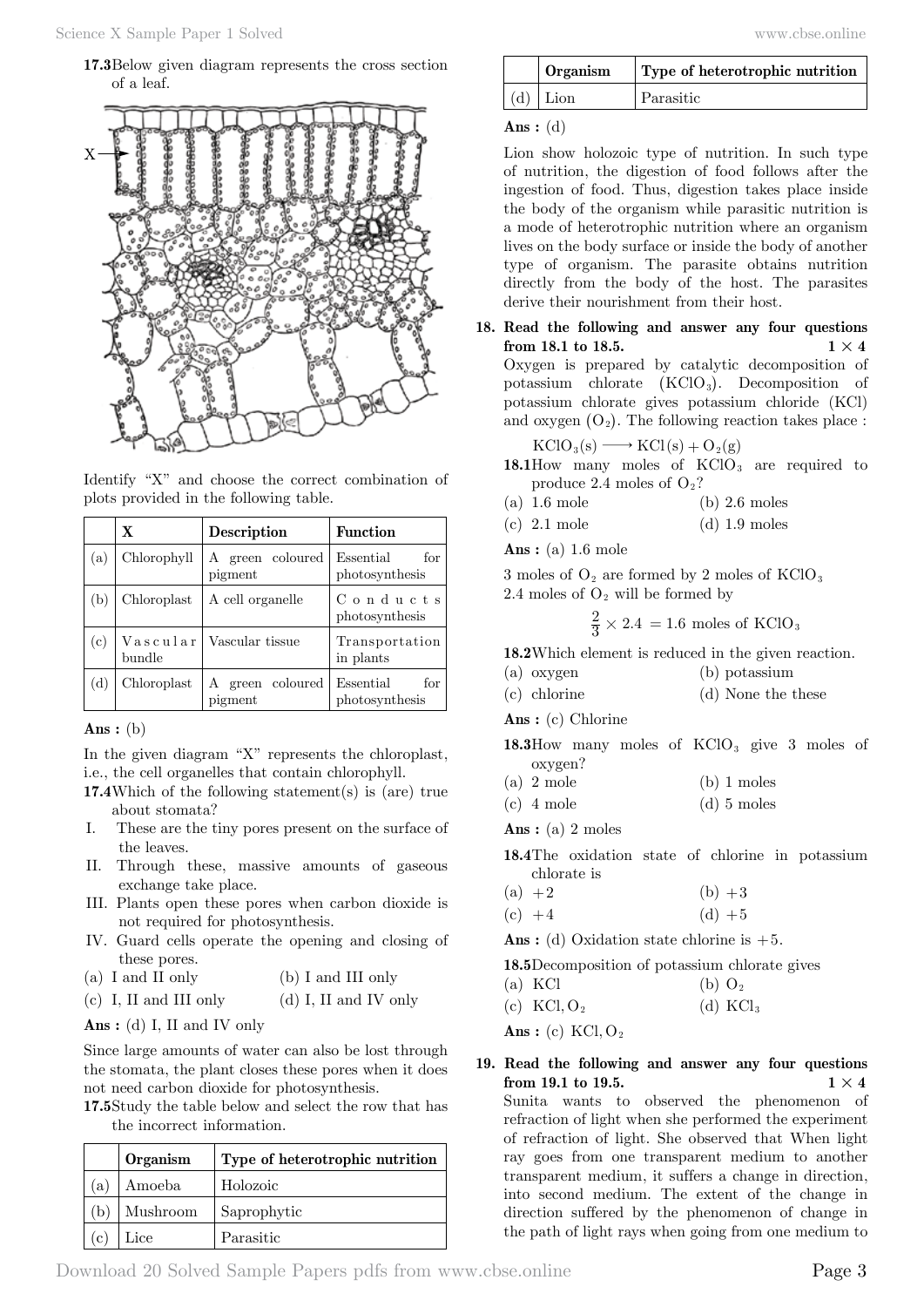another medium is known as refraction. Ray is a given pair of media can be expressed in terms of refractive index. The refractive index is related to an important physical quantity in the relative speed of light in different media.



**19.1**When light goes from one medium to another than which parameter of light wave remain constant?

- (a) Frequency (b) Wavelength
- (c) Velocity (d) Amplitude

 **Ans :** (a) Frequency

- **19.2**Refractive indices of water, sulphuric acid, glass and carbon disulphide are 1.33, 1.43, 1.53 and 1.63 respectively. The light travels slowest in
- (a) sulphuric acid (b) glass
- (c) water (d) carbon disulphide
- **Ans :** (d) carbon disulphide
- **19.3**Light enters from air to glass having refractive index 1.50. The speed of light in vacuum is  $3 \times 10^8 \,\mathrm{ms}^{-1}$  the speed of light in the glass is?.
- (a)  $2 \times 10^8 \text{ ms}^{-1}$  (b)  $3 \times 10^9 \text{ ms}^{-1}$

(c) 
$$
4 \times 10^8 \text{ ms}^{-1}
$$
 (d)  $2.5 \times 10^8 \text{ ms}^{-1}$ 

**Ans**: (a)  $2 \times 10^8 \text{ ms}^{-1}$ 

Refractive index of a medium is given by,

$$
n_m = \frac{\text{Speed of light in vacuum}}{\text{Speed of light in the medium}} = \frac{c}{v}
$$

Here, Speed of light in vacuum,

 $c = 3 \times 10^8 \,\text{ms}^{-1}$ 

$$
\\ \hspace{0.0cm} \textbf{Refractive index of glass,}
$$

 $n_s = 1.50$ Speed of light in the glass,

$$
v = \frac{c}{n_g} = \frac{3 \times 10^8}{1.50} = 2 \times 10^8 \,\text{ms}^{-1}
$$

**19.4**The unit of refractive index?

$$
(a) m/s \t\t (b) m2/s
$$

(c) Unit less  $(d)$  m  $-$  s

- **Ans :** (c) Unit less
- **19.5**A ray of light passes from a medium *A* to another medium *B*. No bending of light occurs if the ray of light his the boundary of medium *B* at an angle of<br> $\alpha$  o<sup>o</sup>

(a) 
$$
0^{\circ}
$$
 (b)  $45^{\circ}$ 

(c) 
$$
90^{\circ}
$$
 (d)  $120^{\circ}$ 

Ans: (c) 
$$
90^{\circ}
$$

**20. Read the following and answer any four questions from 20.1 to 20.5. 1**  $\times$  **4** 

Ohms law gives a relationship between current and potential difference. According to this Law, at constant temperature, the current flowing through a conductor is directly proportional. to the potential difference across its ends. The ratio of potential difference applied between the ends of a conductor and the current flowing through it is a constant quantity called resistance.

The following graph is obtained by a researcher while doing an experiment to study Ohm s law. The  $I - V$  graph for four conductors  $A, B, C$  and  $D$  having resistance  $R_A, R_B, R_C$  and  $R_D$  respectively are shown in the graph.



- **20.1**If all the conductors are of same length and same material, which is the thickest ?
- (a) *C* (b) *D* (c) *A* (d) *B*

 **Ans :** (b) *D*

**20.2**If all the conductors are of same thickness and of same material, which is the longest ?

$$
(a) \tB \t\t (b) C
$$

$$
(c) A \t\t (d) D
$$

 **Ans :** (c) *A*

- **20.3**Which one of the following relations is true for these conductors ?
- (a)  $R_A > R_B > R_C > R_D$

(b) 
$$
R_A = R_B < R_C < R_D
$$

- (c)  $R_A < R_B < R_C < R_D$
- (d)  $R_A = R_B = R_C = R_D$

**Ans**: (a)  $R_A > R_B > R_C > R_D$ 

- **20.4**If conductors *A* and *B* are connected in series and  $I - V$  graph is plotted for the combination, its slope would be:
- (a) more than that of *A* (b) between *A* and *B*
- (c) more than that of *D* (d) less than that of *A*
- **Ans :** (d) less than that of *A*
- **20.5**If conductors *C* and *D* are connected in parallel and  $I - V$  graph is plotted for the combination, its slope would be:
- (a) between *C* and *D*
- (b) lesser than that of *A*
- (c) more than that of *D*
- (d) between *B* and *C*

 **Ans :** (c) more than that of *D*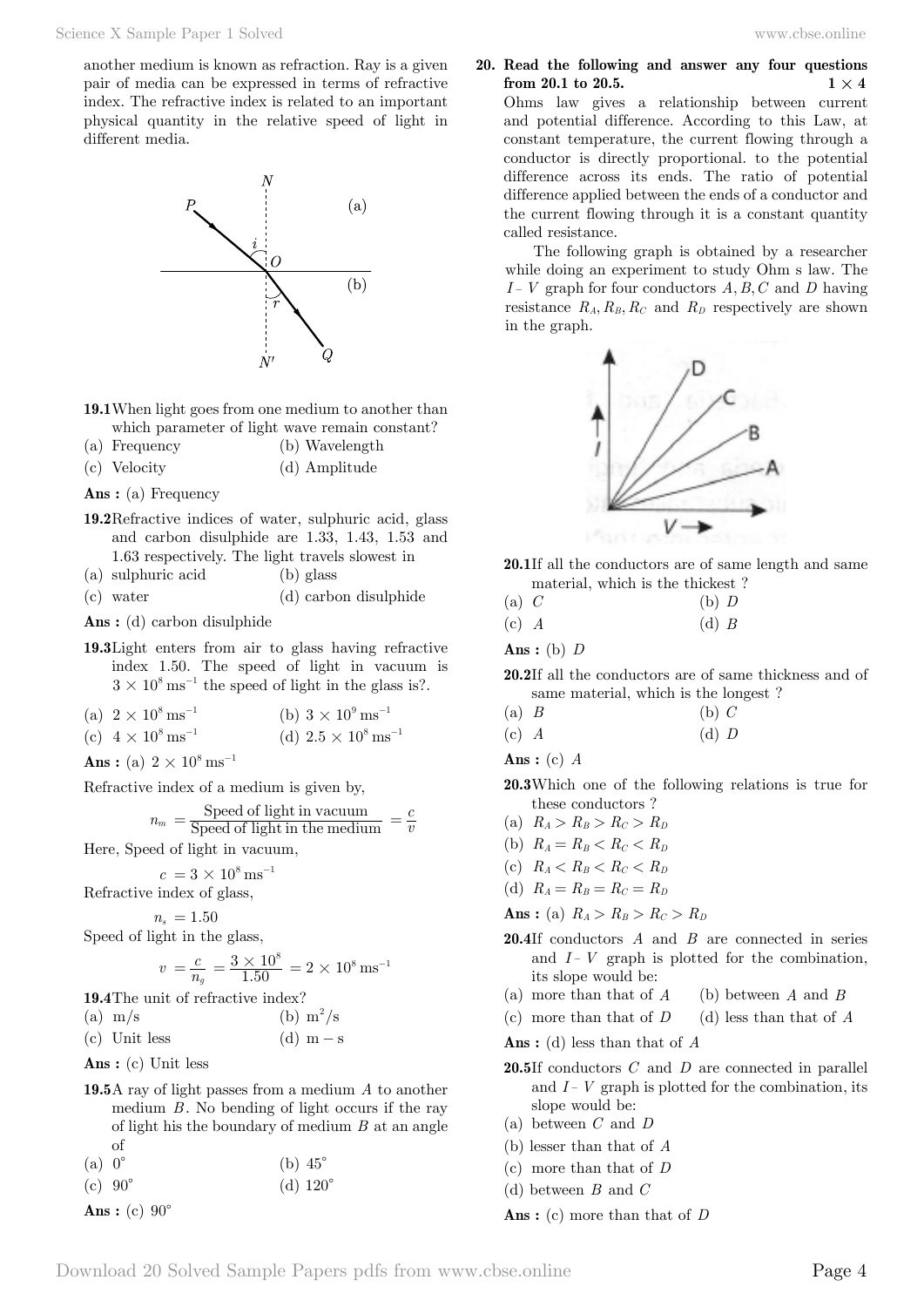**21.** A white chemical compound becomes hard on mixing proper quantity of water. It is also used to maintain joints in fixed position. Name the chemical compound and write its chemical formula. Write the chemical equation to show what happens when water is added to this compound in proper quantity. [2]

#### **Ans :**

 $\rm CaSO_{4}.\frac{1}{2}H_{2}O$  is the formula of the compound. The name of compound is 'Plaster of Paris' (Calcium sulphate hemihydrate).

$$
\begin{array}{ccc}\mathrm{CaSO}_{4}\cdot\frac{1}{2}H_{2}O&\stackrel{3}{\longrightarrow}&\mathrm{CaSO}_{4}\cdot2H_{2}O\\ \text{\tiny (Plaster of Paris)}&\text{\tiny (Gypsum)}\\ \text{\tiny{or}}&\text{\tiny{or}}\end{array}
$$

Two solutions 'A' and 'B' have pH value 3.0 and 10.5 respectively. Which of these will turn

- a. Blue litmus solution to red,
- b. Phenolphthalein from colourless to pink? Justify your answer in each case.

#### **Ans :**

- a. 'A' with  $pH = 3$ , will turn blue litmus red because it is acidic in nature.
- b. "B' with  $pH = 10.5$ , will turn phenolphthalein colourless to pink because 'B' is basic in nature.
- **22.** State the changes that take place in the uterus when
	- a. Implantation of embryo has occurred
	- b. female gamete/egg is not fertilized [2]

 **Ans :**

- a. Uterus wall becomes thicker due to development of blood vessels and glands in it and placenta develops from the side of foetus so that it can derive nutrition from mother and pass the waste to mother's blood.
- b. Uterus lining gets peeled and shed off along with mucus, blood, dead ovum during menstruation.
- **23.** Why is lithium with atomic number 3 and potassium with atomic number 19 are placed in group one? What will be atomic number of the first two elements in the second group? [2]

#### **Ans :**

| Group 1                                                                                                                                                                                                                                                                                                                            | Group 2        |
|------------------------------------------------------------------------------------------------------------------------------------------------------------------------------------------------------------------------------------------------------------------------------------------------------------------------------------|----------------|
| Li(3): 2,1                                                                                                                                                                                                                                                                                                                         | Be(4): 2, 2    |
| $\mathbf{r}$ $\mathbf{r}$ $\mathbf{r}$ $\mathbf{r}$ $\mathbf{r}$ $\mathbf{r}$ $\mathbf{r}$ $\mathbf{r}$ $\mathbf{r}$ $\mathbf{r}$ $\mathbf{r}$ $\mathbf{r}$ $\mathbf{r}$ $\mathbf{r}$ $\mathbf{r}$ $\mathbf{r}$ $\mathbf{r}$ $\mathbf{r}$ $\mathbf{r}$ $\mathbf{r}$ $\mathbf{r}$ $\mathbf{r}$ $\mathbf{r}$ $\mathbf{r}$ $\mathbf{$ | $(1 - \alpha)$ |

K(19):2,8, 1 Mg (12): 2, 8, 2 Li and K are placed in group 1 due to same number of valence electrons. In second group the atomic number of first two elements will be 4 and 12 respectively.

 **o**

- a. Name the element with atomic number 17.
- b. To which period does it belong to?
- c. To which group does it belong to?
- d. Write its electronic configuration.

### **Ans :**

- a. Chlorine (17): 2, 8, 7
- b. It belongs to 3rd period.
- c. It belongs to group 17.
- d. 2, 8, 7 is the electronic configuration of chlorine.

**24.** Observe the given figure and answer the questions that follow:



- a. Identify the gas '*X* '.
- b. How will you test for the gas which is liberated in the experiment? [2]

#### **Ans :**

- a.  $'X'$  is hydrogen gas.
- b. The gas liberated is hydrogen and it can be tested by taking a burning matchstick near the mouth of the test tube in which the reaction is taking place. The gas will burn with a popping sound.

$$
\underset{\mathrm{Zinc}}{Zn_{(s)}} + \underset{\mathrm{Dil.\,subphuric\,acid}}{H_2SO_{4(aq)}} \longrightarrow \underset{\mathrm{Zinc\,subphate}}{ZnSO_{4(aq)}} + \underset{\mathrm{Hydroger}}{H_{2(g)}}
$$

**25.** In the below set-up, the focal length of the concave mirror is 4.0 cm. Where should the screen be placed on the scale to obtain a sharp image? [2]



#### **Ans :**

When the object is kept at infinity in front of a concave mirror, then its image is formed at focus. Here, the focal length of the concave mirror is 4.0 cm. Mirror stand is placed at 5.0 cm mark on the metre scale. Hence the screen should be placed at 1 cm mark on the scale to obtain a sharp image.

- **26.** a. What material is used in making the filament of an electric bulb?
	- b. Name the characteristics which make it suitable for this.  $[2]$

#### **Ans :**

- a. Tungsten is used in making filament.
- b. Its high resistivity and high melting point.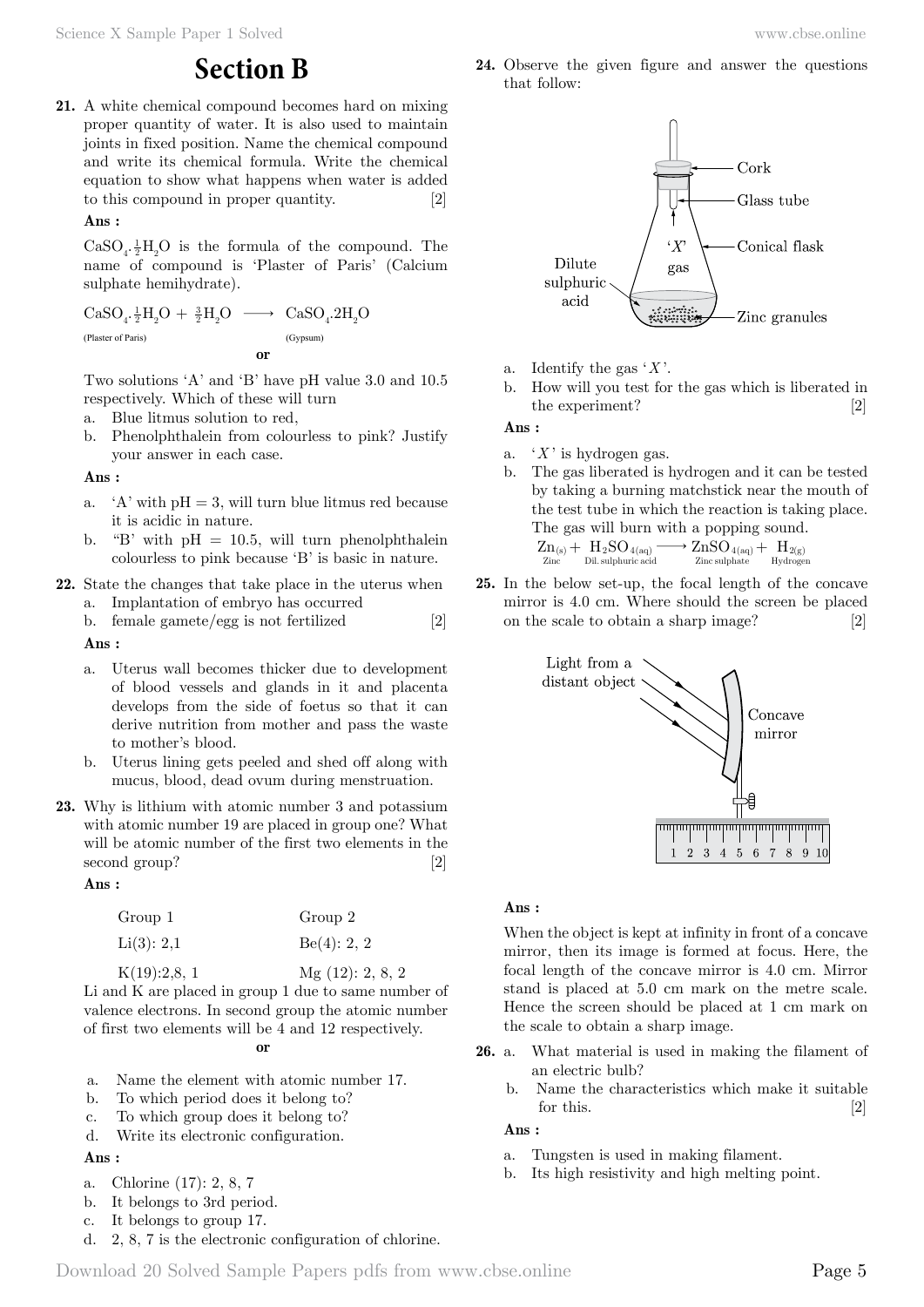# **Section C**

- **27.** 2 g of ferrous sulphate crystals were heated in a hard glass test tube and observations recorded.
	- a. What type of odour is observed on heating ferrous sulphate crystals?
	- b. Name the products obtained on heating ferrous sulphate crystals.
	- c. What type of reaction is taking place. [3]

### **Ans :**

- a. As of burning sulphur.
- b. Ferric oxide, sulphur dioxide, sulphur trioxide.

 **o**

c. Decomposition reaction.

- a. Why metals are not found in their free state generally?
- b. If a strip of aluminium with scratched clean surface is dipped into an aqueous solution of copper sulphate for little time, surface of the strip becomes brownish. What is the reason for this? Write the balanced chemical equation for the reaction.

#### **Ans :**

- a. Most of the metals are found in the form of their compounds, i.e., in the combined state. It is because, their position is above hydrogen in the chemical reactivity series and hence, readily react with air, water, carbon dioxide, etc. They are found in the form of their sulphides, carbonates or oxides.
- b. When a strip of aluminium is dipped into an aqueous solution of copper sulphate it will displace copper and forms aluminium sulphate. Copper will deposit on the surface of aluminium strip so that it will become brownish.

 $3CuSO<sub>4</sub>(aq) + 2Al(s) \longrightarrow Al<sub>2</sub>(SO<sub>4</sub>)<sub>3</sub>(aq) + 3Cu$  Copper Aluminium Aluminium Copper sulphate sulphate sulphate

**28.** How do guard cells regulate opening and closing of stomatal pores? [3]

### **Ans :**

The opening and closing of stomatal pore is a function of guard cells. Stomata act as turgor operated valves. The guard cells are thicker on the inner side and thinner on the outer side. The guard cells swell when water flow into them from the surrounding epidermal cells. They get curved out due to thick inner walls and produce a pore in between. Similarly, the pore closes when guard cells lose water to their surrounding cells and shrink back to their original position.

- **29.** Write the chemical formula for washing soda. How may it be obtained from baking soda? Name an industrial use of washing soda other than washing clothes. [3]  **Ans :**
	- a. The chemical formula of washing soda is  $Na<sub>2</sub>CO<sub>3</sub> \cdot 10H<sub>2</sub>O.$
	- b. Baking soda  $(NaHCO<sub>3</sub>)$  is strongly heated to form soda ash.

 $2 \text{NaHCO}_3\text{(s)} \xrightarrow{\text{ heat}} \text{Na}_2\text{CO}_3 + \text{H}_2\text{O}(l) + \text{CO}_2(\text{g})$ 

The soda ash is dissolved in boiling hot water so as to obtain its saturated solution. The saturated solution so obtained is allowed to cool, when washing soda crystals separate out.

# $\mathrm{Na_{2}CO_{3}+10H_{2}O} \longrightarrow \mathrm{Na_{2}CO_{3}\cdot 10H_{2}O}$

- c. Washing soda is used in the manufacture of glass.
- **30.** Out of the elements  $H(1)$ ,  $Be(4)$ ,  $Na(11)$  and  $Mg(12)$ . a. Write the pair of elements having similar chemical properties.
	- b. State the group number of each pair,
	- c. Name one another element belonging to each of these groups. [3]

 **Ans :**

- a. Be(4) and  $Mg(12)$  have similar chemical properties.  $H(1)$  and  $Na(11)$  have similar chemical properties.
- b. Be and Mg belong to group 2, H and Na belong to group 1.
- c. K belongs to group 1 and Ca belongs to group 2.
- **31.** What are covalent compounds? Why are they different from ionic compounds? List their three characteristic properties. [3]

 **Ans :**

Covalent compounds are those compounds which are formed by sharing of electrons between two atoms and thus containing covalent bonds.

These compounds are different from ionic compounds because the ionic compounds are formed by the transference of electrons while covalent compounds by sharing of electrons.

Characteristics of covalent compounds :

- a. They have generally low melting and boiling points.
- b. They are generally insoluble or less soluble in water but soluble in organic solvents like ethanol. c. They do not conduct electricity.
- 
- **32.** Why does the sun appear reddish early in the morning? Will this phenomenon be observed by an observer on the moon? Justify your answer with a reason. [3]  **Ans :**

Early in the morning, the sun is near the horizon, sunlight reaches us after covering a longer distance through thick layers of atmosphere. So the most of the blue light and other light of shorter wavelengths are scattered away by the particles in the atmosphere. The light that reaches us is of longer wavelengths such as red light thus giving a reddish appearance.

This phenomenon will not be observed by an observer on the moon because of the absence of atmosphere on the moon.

**33.** Suggest three contraceptive methods to control the size of human population which is essential for the health and prosperity of a country. State the basic principle involved in each. [3]

 **Ans :**

Three contraceptive methods are following :

- a. **Barrier method or mechanical method :** Condom or diaphragm is used to prevent the meeting of sperms and ova.
- b. **Chemical method :** Oral pills change the hormonal balance of the female partner so that the eggs are not released.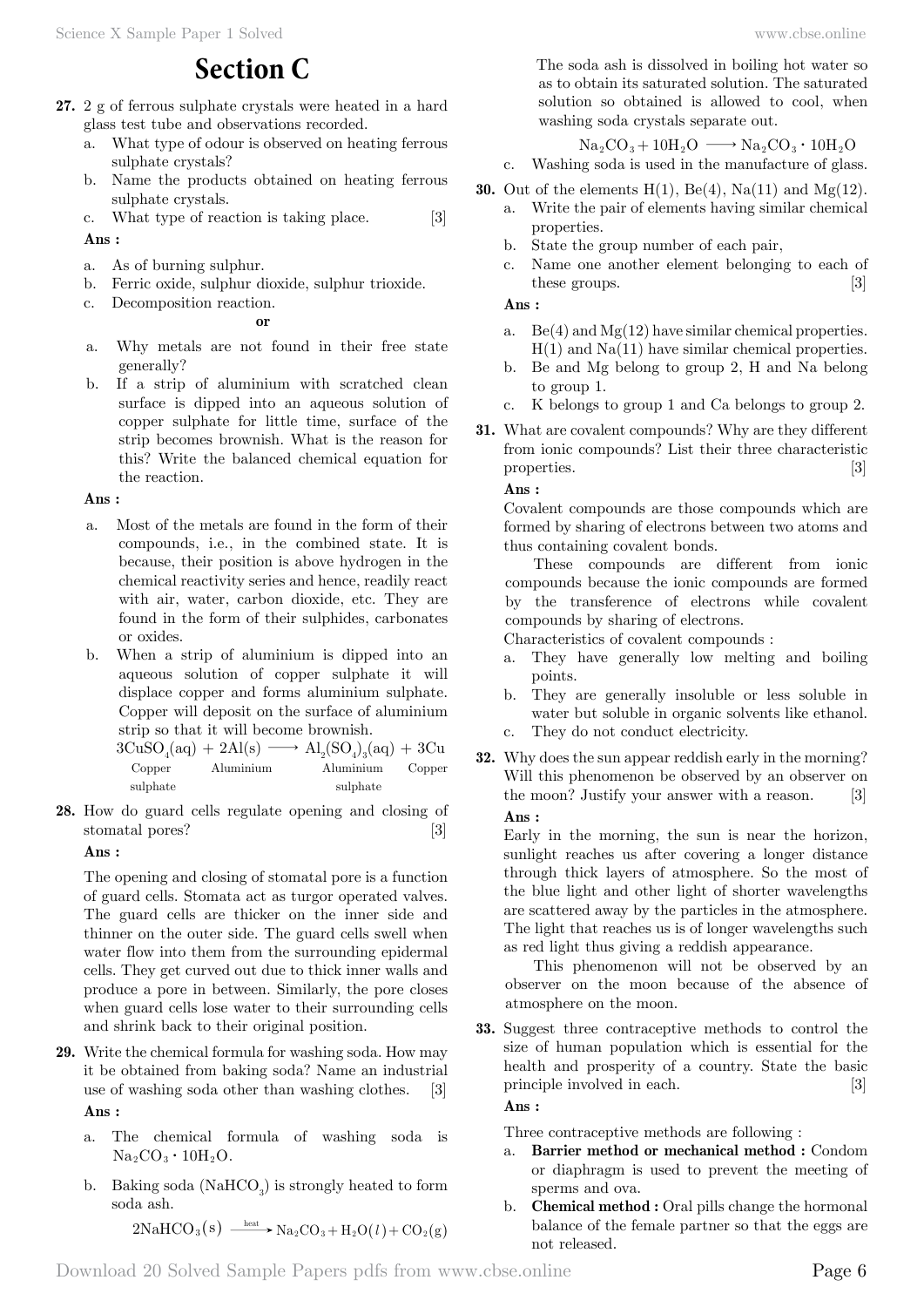c. **Surgical method :** It is used to block the vas deferens in males or the fallopian tube (oviduct) in females, to prevent the transfer of sperms or eggs and hence no fertilization takes place.

# **Section D**

- **34.** a. Give a chemical test to distinguish between saturated and unsaturated hydrocarbon.
	- b. Name the products formed when ethane burns in air. Write the balanced chemical equation for the reaction showing the types of energies liberated.
	- c. Why is reaction between methane and chlorine in the presence of sunlight considered a substitution reaction? [5]

#### **Ans :**

- a. **Chemical test to distinguish saturated and unsaturated hydrocarbons :** Pass the vapours of the samples of saturated and unsaturated hydrocarbons into bromine water taken in two separate test tubes. The one which discharges the colour of bromine water is that of unsaturated hydrocarbon and rest of the other represents saturated hydrocarbon.
- b. On burning ethane in air, the products obtained are carbon dioxide and water, with heat and light.  $2 C_2 H_6(g) + 7 O_2(g) \longrightarrow 4CO_2(g) + 6 H_2 O(l)$
- $+Heat+Light$ c. It is considered a substitution reaction because the hydrogen atoms of methane  ${\rm (CH_4)}$  are replaced by chlorine atoms one by one successively.

 **o**

Account for the following.

- a. Dry HCl gas does not change the colour of dry blue litmus paper
- b. Antacid tablets are used by a person suffering from stomach pain.
- c. Toothpaste is used for cleaning teeth.

#### **Ans :**

- a. Dry HCl gas on coming in contact with dry blue litmus paper does not produce  $H^+$  ions and hence, the colour of litmus paper does not change.
- b. Antacid tablets generally consists of magnesium hydroxide and aluminium hydroxide, which are mild bases. They react chemically with the hydrochloric acid produced in stomach and neutralise it.
- c. All toothpaste contain some substances that are basic in nature and hence neutralise acids. So the best way to avoid cavities is to brush your teeth with some toothpaste.
- **35.** a. Draw a neat diagram of an excretory unit of a human kidney and label the following parts.
	- (i) Bowman's capsule
	- (ii) Renal artery
	- (iii) Glomerulus
	- (iv) Collecting duct
	- b. Give one advantage of having a large number of these highly coiled structures in our kidneys.
	- c. Mention any two substances which are selectively reabsorbed as the filtrate flows along the tubular part of this unit. [5]

## **Ans :**

# a.



- b. These help in increasing the surface area for filtration and proper re-absorption of useful substances.
- c. Glucose, amino acids, salts, water (any two).
- **36.** a Define the following terms in the context of spherical mirrors:
	- (i) Pole
	- (ii) Centre of curvature
	- (iii) Principal axis
	- (iv) Principal focus
	- b Draw ray diagrams to show the principal focus of a :
		- (i) Concave mirror
		- (ii) Convex mirror
	- c Consider the following diagram in which *M* is a mirror and *P* is an object and *Q* is its magnified image formed by the mirror



State the type of the mirror *M* and one characteristic property of the image *Q*. [5]

### **Ans :**

- a.
- (i) **Pole :** The centre of the reflecting surface of the mirror is called pole.
- (ii) **Centre of curvature :** The centre of the hollow sphere of which the reflecting surface of mirror forms a part is called centre of curvature.
- (iii) **Principal axis :** The imaginary line passing through the pole and the centre of curvature of a spherical mirror is called principal axis.
- (iv) **Principal focus :** When incident rays parallel to principal axis, after reflection, either converge to or appear to diverge from a fixed point on the principal axis called principal focus.